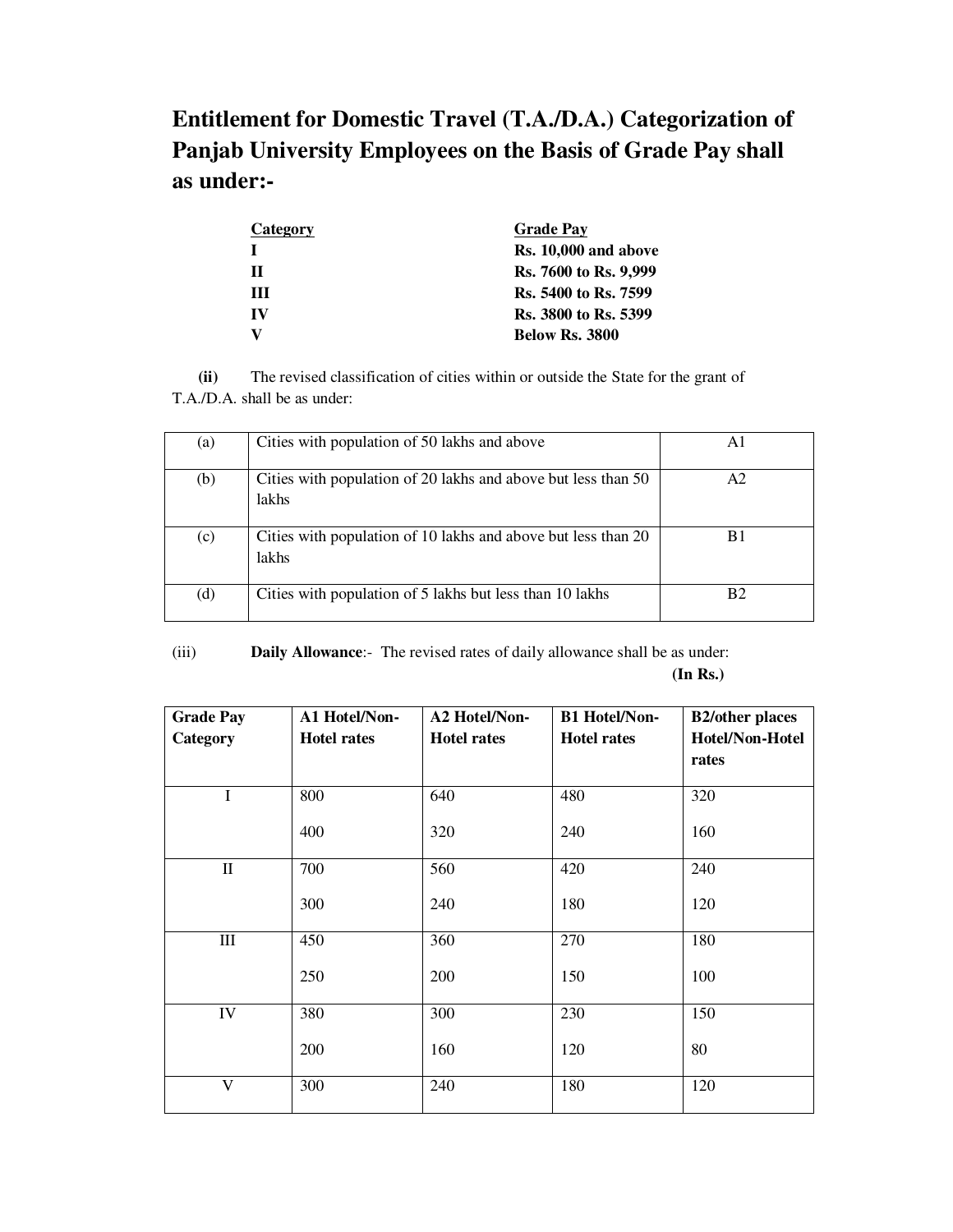| $\sim$ $\sim$ $\sim$<br>1 J V | $\bigcap$<br>$1 \angle U$<br>____ | 90 | 60 |
|-------------------------------|-----------------------------------|----|----|
|                               |                                   |    |    |

The other conditions for daily allowance should remain in force: For example:

- a) No allowance should be permissible within a radius of 8 kms from the place of duty. Road mileage at fixed rates discussed subsequently should, however, continue to be paid for this journey except to employees who are in receipt of local travelling and conveyance allowance;
- b) Journey beyond 8 kms and within 25 kms of the place of duty should be treated as local journeys. Daily Allowance should be admissible for a calendar day at half the normal rate irrespective of the period of absence if the employee returns to headquarters the same day. But when such a journey involves night stay, an employee should be entitled to normal travelling allowance;
- c) A full Daily allowance should be admissible for journeys beyond 25 kms from headquarters if the period of absence is six hours or more. If the period of absence is less than six hours, half Daily Allowance should be admissible; and
- d) No incidental charges should be payable in addition to the half Daily Allowance/Half Daily Allowance.
- (iv) **Travel Entitlement by Rail/air**: The entitlement to travel by air & Rail shall be as under:

| Grade Pay Category                                         | Entitlement by Rail                        |
|------------------------------------------------------------|--------------------------------------------|
|                                                            | <b>Ist Class AC/Executive Class</b>        |
| н                                                          | Ist Class/AC Chair Car/AC Two tier sleeper |
| Ш                                                          | Ist Class/AC Chair Car/AC Three Tier       |
| IV & V                                                     | Second Class Sleeper                       |
| Other conditions for travel by train will remain the same. |                                            |

The entitlement to **travel by Air within India** shall be as under:

|         | <b>Grade Pay Category</b> | Entitlement class by Air                                 |
|---------|---------------------------|----------------------------------------------------------|
|         | I & II                    | Economy Tourist class/Standard class                     |
|         | Ш                         | Economy Tourist class/Standard class (with the condition |
| that on |                           |                                                          |
|         |                           | way distance is more than 500 kms.)                      |

In case of **International travel**, offices of and above the level of Secretaries in the State Government and the equivalent status would be entitled to travel by Business/Club Class in cases where the one-way flying time is more than  $8$  hours,  $\&$  economy class for all other international flights. All other officers of the State Government would be entitled to travel by Economy Class.

## **(V) Journey by Road:**

(a) The grade pay ranges for travel by public bus/auto-rickshaw/scooter/motor cycle, AC Taxi/Taxi/own car is revised as indicated below:-

| Grade Pay Category | Entitlement |
|--------------------|-------------|
| $\Gamma$           | (∠          |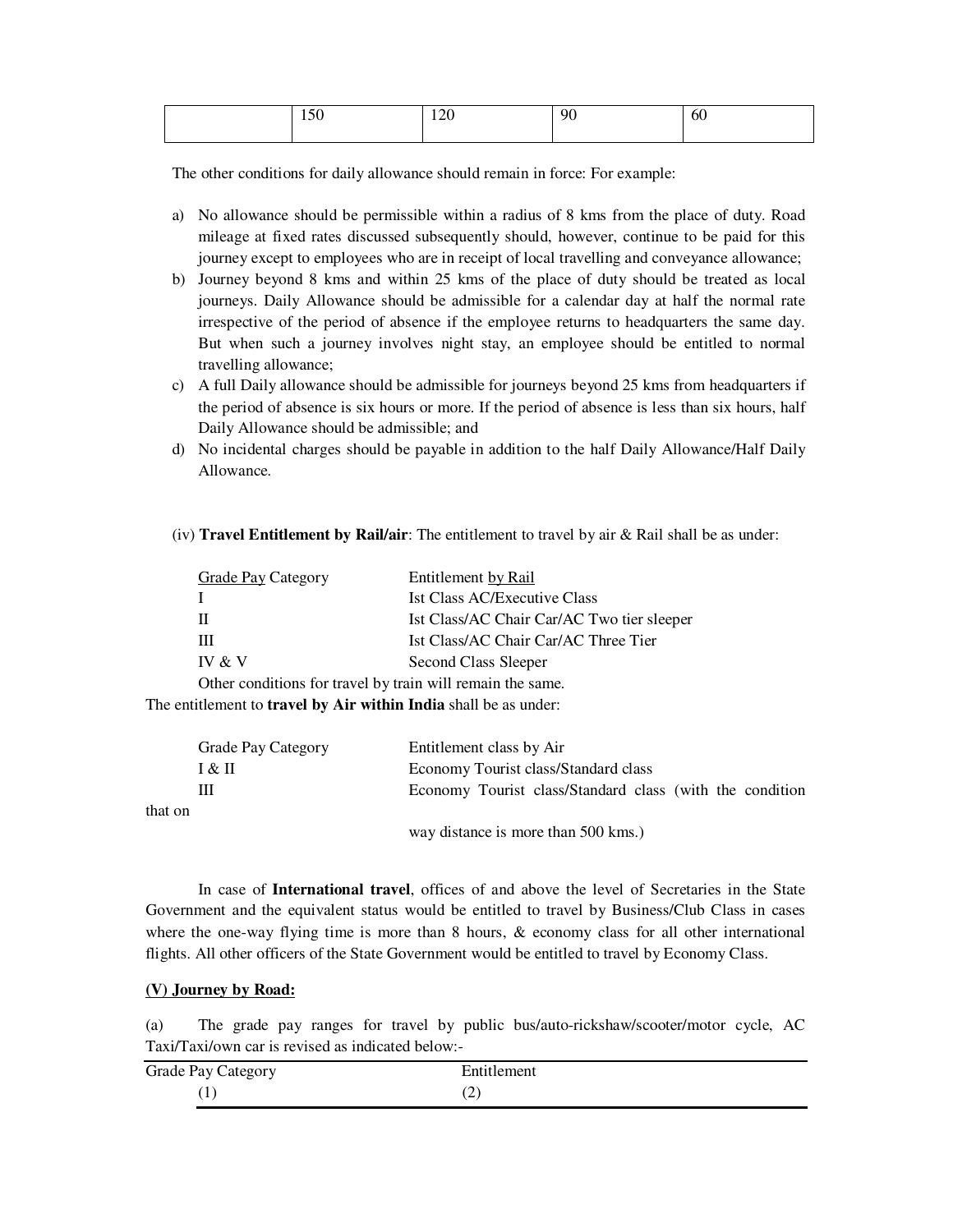| I & H  | Actual fare by any type of public bus including air-<br>Conditioned bus.                                   |
|--------|------------------------------------------------------------------------------------------------------------|
|        | <b>OR</b>                                                                                                  |
|        | At rates prescribed by the Transport Department of                                                         |
| AC     |                                                                                                            |
|        | Taxi when the journey is actually performed by AC                                                          |
| taxi.  |                                                                                                            |
|        | <b>OR</b>                                                                                                  |
|        | Actual fare for journeys by autorickshaw.                                                                  |
| Ш      | Same as for $(I & H)$ above with the exception that<br>journeys by AC taxi will not be permissible.<br>OR. |
|        | At prescribed rates for auto rickshaw/own                                                                  |
|        | scooter/motorcycle/moped etc.                                                                              |
| IV & V | Actual fare by ordinary public bus only<br>OR.                                                             |
|        | At prescribed rates for auto rickshaw/own                                                                  |
|        | scooter/motorcycle/moped etc.                                                                              |

(b) The rate of Mileage Allowance for journeys on bicycle, on tour and transfer, will be Rs. 1.20 per kilometer.

(VI) Accommodation:- The maximum rates for hotel accommodation/Tourist Bungalows for tour outside Punjab & Chandigarh on the production of receipt shall be as under:

| <b>Grade Pay Category</b> | Accommodation                                                                                                            |
|---------------------------|--------------------------------------------------------------------------------------------------------------------------|
|                           | Reimbursement of actual expenditure towards normal single room rent in a<br>hotel of a category not above 5 star; and    |
| П                         | Reimbursement of actual expenditure incurred towards normal single room<br>rent in a hotel of category not above 3 star. |

| Classification of City |     |                                            |     |                        |  |
|------------------------|-----|--------------------------------------------|-----|------------------------|--|
|                        | A1  | A2<br>(Any hotel room upto rupees per day) | B1  | <b>B2/Other Places</b> |  |
| Ш                      | 800 | 600                                        | 500 | 400                    |  |
| IV                     | 500 | 400                                        | 300 | <b>200</b>             |  |
| V                      | 300 | 200                                        | 150 | 100                    |  |

 At New Delhi and Shimla, the expenditure on hotel accommodation and Daily Allowance at hotel rates shall be reimbursed only if no accommodation is available in Punjab Bhawan/Circuit Houses/Rest House at these places.